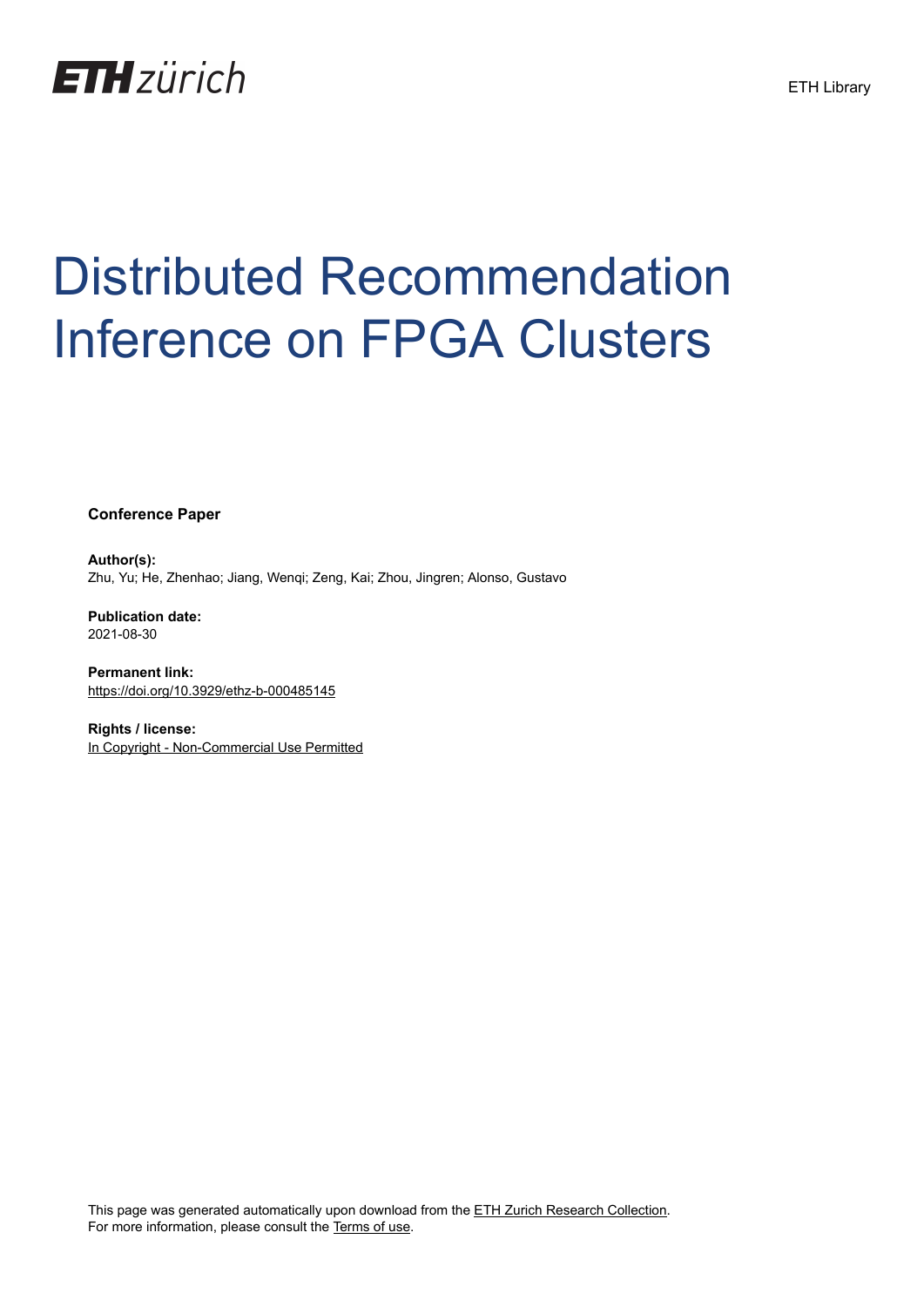# Distributed Recommendation Inference on FPGA Clusters

Yu Zhu<sup>∗</sup> , Zhenhao He<sup>∗</sup> , Wenqi Jiang<sup>∗</sup> , Kai Zeng† , Jingren Zhou† , Gustavo Alonso<sup>∗</sup>

<sup>∗</sup>Systems Group, ETH Zurich †Alibaba Group

*Abstract*—Deep neural networks are widely used in personalized recommendation systems. Such models involve two major components: the memory-bound embedding layer and the computation-bound fully-connected layers. Existing solutions are either slow on both stages or only optimize one of them. To implement recommendation inference efficiently in the context of a real deployment, we design and implement an FPGA cluster optimizing the performance of both stages. To remove the memory bottleneck, we take advantage of the High-Bandwidth Memory (HBM) available on the latest FPGAs for highly concurrent embedding table lookups. To match the required DNN computation throughput, we partition the workload across multiple FPGAs interconnected via a 100 Gbps TCP/IP network. Compared to an optimized CPU baseline (16 vCPU, AVX2-enabled) and a one-node FPGA implementation, our system (four-node version) achieves  $28.95\times$  and  $7.68\times$  speedup in terms of throughput respectively. The proposed system also guarantees a latency of tens of microseconds per single inference, significantly better than CPU and GPU-based systems which take at least milliseconds.

# I. INTRODUCTION

Personalized recommendation systems have widely adopted deep neural networks to improve user experience and business revenue. For example, Facebook feeds social media news using DNN-based recommender models [1]; Google applies both deep and linear models for Youtube and App Store recommendations [2], [3]; and Alibaba employs several DNN architectures for a wide range of e-commerce use cases [4]. Due to its popularity, DNN-based recommendation inference may comprise up to 79% of the machine learning inference workloads in some data centers [1]. As a result, it is crucial to optimize its overall performance both in terms of data center efficiency as well as from an application perspective.

Fig. 1 shows a typical recommendation model for *Click-Through Rate (CTR)* prediction (how likely the user will click on the recommended content), the type of system we target in this paper. Unlike regular DNNs that usually take a dense feature vector as input, recommendation models contain both dense features (e.g., age or gender) as well as sparse features (e.g., place of residence or user account ID). The model regards each sparse feature as an entry index to retrieve a dense embedding vector from an embedding table. The retrieved embedding vectors are then concatenated with the dense features and fed to several fully-connected (FC) layers to predict the CTR.

The performance of recommendation inference is limited by two main bottlenecks and constrained by strict service-level agreements (SLA). First, the embedding table lookup process



Fig. 1. High-level architecture of a typical deep recommendation model.

significantly bounds the inference performance. These lookup operations induce a massive number of random DRAM access because there are many embedding tables (tens to hundreds), and each lookup only retrieves a short embedding vector (usually 4 to 64 dimensions). Such embedding lookups hamper GPU acceleration. Second, the DNN computation performance (fully-connected layers) is computationally heavy, which limits what can be achieved with CPU-based systems. Finally, for real-time recommendations, a strict SLA of latency of less than tens of milliseconds must be met. As a result, the *Performance Metric* of recommendation is throughput under a given SLA. This has further implications, especially for CPUbased systems, as small batches of inference requests must be used to meet the latency requirements.

The existing FPGA designs for recommendation inference are mainly optimized on one of the bottlenecks rather than both. Centaur [5] is an FPGA accelerator for recommendations based on Intel's Xeon+FPGA platform. The speedup mainly roots in the accelerated FC layer computation: due to the limited number of CPU-side memory channels, the embedding lookup bottleneck still exists. MicroRec [6] takes advantage of the High-Bandwidth Memory (HBM) available on Xilinx's Alveo U280 to enable highly concurrent embedding table lookups. Nevertheless, the computation significantly limits the overall performance after the memory bottleneck is eliminated: due to the hardware resource consumption of the lookup unit, the resources left for the computation are limited, thereby slowing down the second part of the inference process. As a result, it is hard to achieve high throughput on both of the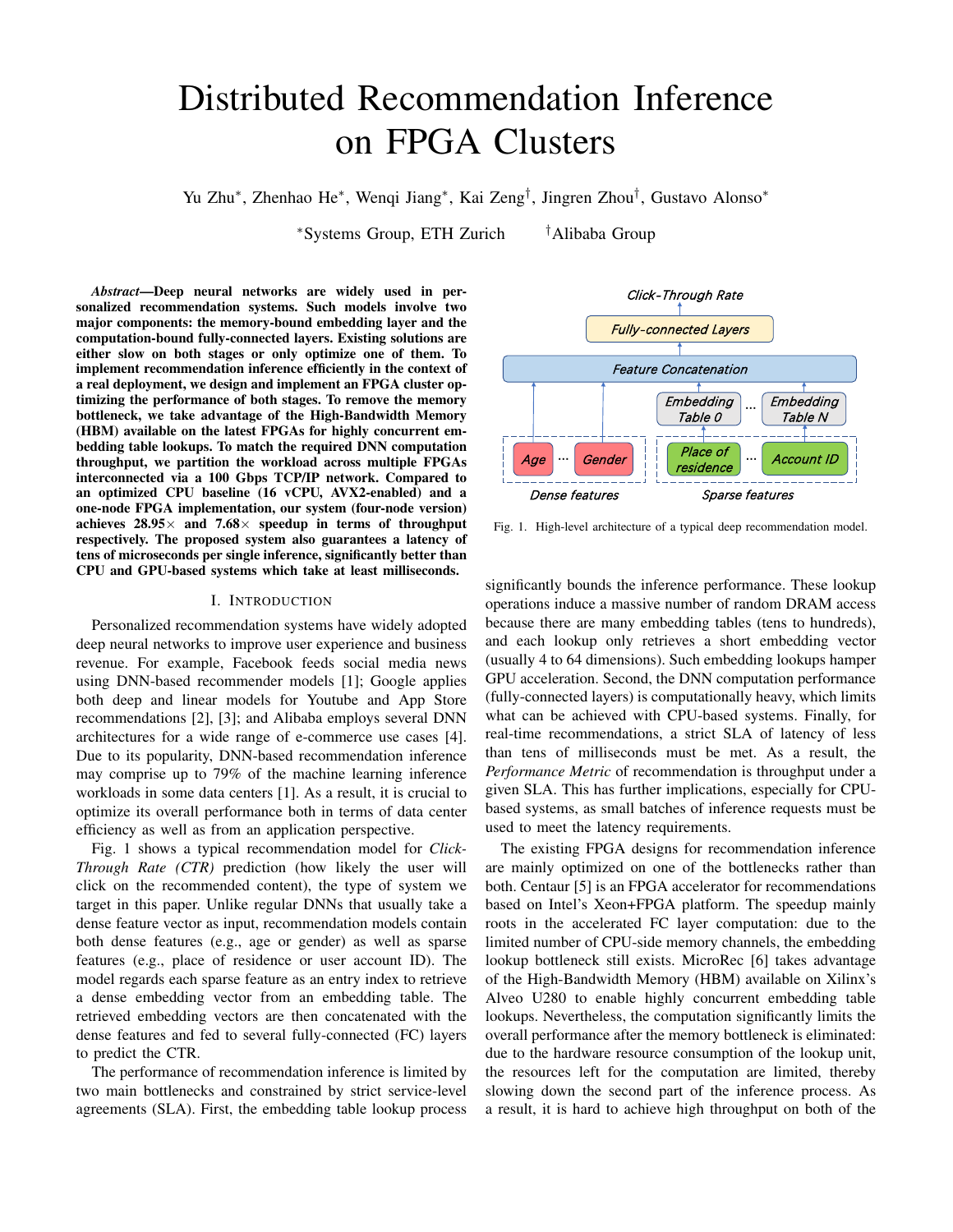stages in recommendations on a single FPGA.

Our approach. In this paper, we design and implement an FPGA cluster for recommendation inference to achieve high performance on both the embedding lookups and the FC layer computation while guaranteeing low inference latency. By using an FPGA cluster, we can still place the embedding table lookup module on an FPGA equipped with HBM for high-performance lookups. In the meanwhile, the extra FPGA nodes provide sufficient hardware resources for FC layer computation, such that the throughput of the computation can match embedding table lookups. To enable reliable data transmission, we adopt an open-source 100 Gbps TCP/IP stack tailored for Vitis HLS [27]. Interconnecting FPGAs via the network enables (a) low transmission with a latency within several microseconds and (b) convenient deployment of the proposed system in data centers where FPGAs mainly communicate through the network [8]–[10].

Key results. To illustrate the effectiveness of our system, we conduct experiments on a model used in production provided by an *anonymous company* and evaluate the performance of the proposed system using 2 and 4 FPGAs. Compared with the CPU baseline (16 vCPU; 128 GB DRAM with 8 channels; AVX2-enabled), our system achieves  $4.32\times$  and  $7.68\times$  speedup in terms of throughput and an inference latency of 12.06 and 20.05 microseconds. Because of (a) the relatively balanced performance on the embedding layer and the fully-connected layers, and (b) the low-latency and highthroughput network interconnection, our design also shows clear advantages over a single FPGA implementation: the throughput per node in the FPGA cluster is  $2.16\times$  and  $1.92\times$ that of a single FPGA, and the inference latency is also slightly better thanks to the more hardware resources assigned for FC layer computation and the low network latency.

Contributions. Our contributions in this paper include:

- We show how to build an FPGA cluster interconnected by 100 Gbps TCP/IP network for recommendation inference.
- We explore how to distribute the FC layers across several FPGA nodes so that the computation performance is comparable to the high-performance embedding lookup enabled by HBM.
- We evaluate the system's performance on a realworld recommendation model. It achieves 16.31∼28.95× throughput over CPU and an inference latency of 12.06∼20.05 microseconds.

#### II. BACKGROUND & MOTIVATION

#### *A. Deep Recommendation Model*

Fig. 1 shows the recommendation model we aim to accelerate. The input of the model contains both dense and sparse features. During inference, the recommendation system first translates each sparse feature to an entry index to retrieve a dense vector from the corresponding embedding table. Then, the retrieved vectors are concatenated with dense features before they are fed to several fully-connected layers for CTR prediction, i.e., calculating the probability the user will click



Fig. 2. Apart from DNN computation, recommendation inference in CPUbased systems is also significantly bound by the embedding table lookups.

on the recommended item. Table I lists the parameters of the model used in our experiment. The model extracts embedding vectors from 98 embedding tables, concatenates them into an 876-dimensional dense vector and predicts CTR through a 3 layer DNN. Although there are alternative DNN architecture designs [1], [2], [4], [11], [12], these models are still composed of the two major building blocks, i.e., the embedding tables and the DNN classifier, thus sharing the inference bottlenecks we describe below.

### *B. Bottlenecks and Challenges*

There are two performance bottlenecks in recommendation inference. While the first bottleneck is DNN computation as in many other inference workloads, looking up embedding vectors is a unique bottleneck in recommendation inference. This is because each embedding vector is short (usually containing between 4 and 64 elements) while the number of tables is large (from tens to hundreds). Retrieving and gathering short vectors from different memory addresses then leads to many random DRAM accesses and low embedding lookup performance.

Aside of these two performance bottlenecks, a recommendation inference system must meet strict latency constraints within tens of milliseconds in order to provide real-time recommendation services. As a result, the *performance metric* of recommendation inference is inference throughput under SLA. Although large batch sizes are used for many inference tasks to improve throughput for CPU and GPU-based systems, the batch sizes are bound by the latency constraint as the larger the batch, the higher the latency. Both the restricted throughput due to using small batches and the irregular embedding lookup operations hamper the use of GPUs as recommendation inference accelerators in data centers.

To demonstrate the limitations of CPU-based deployments, Fig. 2 shows the performance profile of recommendation inference on a production model. We conduct the experiment on a CPU server (16 vCPU; 128 GB DRAM; AVX2 enabled) and use batch sizes that can meet the SLA. Even when using a relatively large batch size (1024) given the latency constraint, computation and embedding table lookup have a similar share of the inference latency. Thus, to implement a high-performance recommendation inference system, it is important to significantly speedup both the embedding lookups as well as the DNN computation.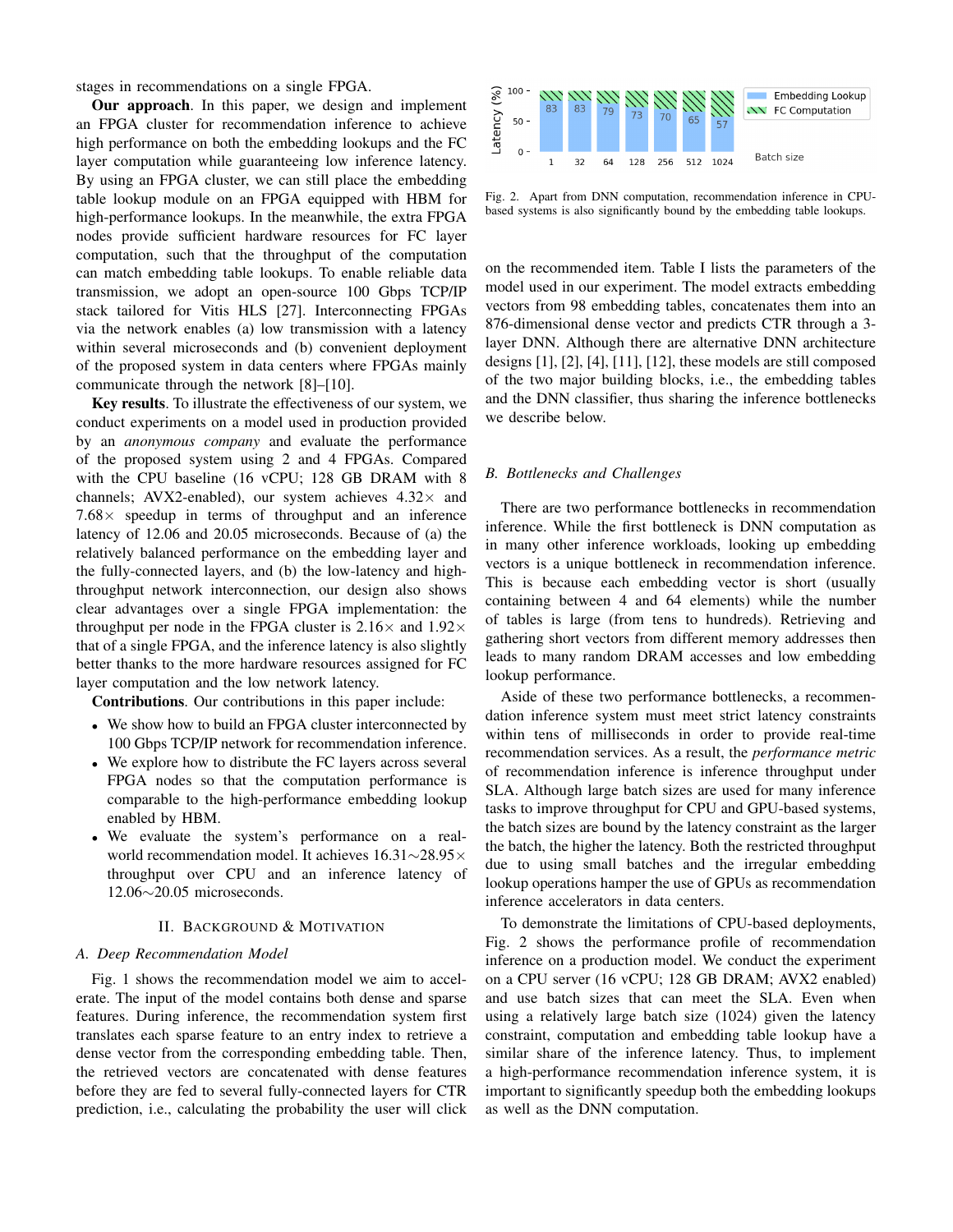TABLE I PARAMETERS OF THE EXPERIMENTAL RECOMMENDATION MODEL.

|    | Table Num Concat Feat Length Hidden Layers Size |                           |  |
|----|-------------------------------------------------|---------------------------|--|
| 98 | -876                                            | $(1024, 512, 256)$ 15.1GB |  |

# *C. Existing FPGA Solutions*

Although there have been some research exploring FPGA designs for recommendation inference, existing work has failed to eliminate both of these bottlenecks just described (embedding lookups and DNN computation). We summarize these efforts and point out the need for novel FPGA-based recommendation inference systems.

- Centaur [5] is an FPGA accelerator for recommendation inference. It employs an Intel's Xeon+FPGA architecture with shared memory space between the CPU and the FPGA. Although the performance is better than a CPU-based inference engine, the embedding table lookup bottleneck still exists. The reason is that the FPGA needs to access the CPU-side memory to retrieve embedding vectors through the few memory channels available in CPU-based systems. As a result, the speedup is mainly achieved from the fast DNN computation on the FPGA.
- MicroRec [6] eliminates the memory bottleneck by taking advantage of the High-Bandwidth Memory (HBM) recently available on FPGAs (Xilinx Alveo U280). However, the embedding lookup module interconnected with HBM consumes a significant portion of the on-chip resources, leaving fewer resources for the DNN computation. As a result, the computation becomes the bottleneck after removing the memory bottleneck.

In this paper, we aim to design an FPGA-based recommendation inference system that can tackle both the memory and computation bottlenecks, thus achieving a significant speedup compared with existing solutions.

# *D. Acceleration with FPGA Clusters*

Work has been done exploring efficient DNN inference on FPGAs, both on a single node and on FPGA clusters [13], [14]. Most of the approaches use FPGA clusters connected with point-to-point serial links and proprietary protocols [8], [15]–[17], where the cost to build such a cluster is high and the flexibility of the deployment is limited as the topology is fixed. In contrast, we focus on FPGA clusters embedded on the network data path and connected with the rest of the data center infrastructure (e.g., high bandwidth links and network switches), as indicated by Microsoft Brainwave [18], [19]. In such a platform, FPGAs could be deployed with hardware network stacks using protocols that are commonly available in the data center, such as UDP [20], TCP/IP [21]–[24] and RDMA [25], [26]. For industrial-level recommendation systems that usually run on such data centers, these platforms are very helpful since the inference of the recommender model, which is one small step in the whole recommendation pipeline,



Fig. 3. Overall architecture of distributing the target inference model with a four-node FPGA cluster. Each node is connected to other nodes via up to 100 Gbps network.

can be offloaded to the FPGA cluster without the need to build a customized network.

## III. DESIGN AND IMPLEMENTATION

In this section, we introduce how to design and implement an FPGA cluster for recommendation inference. We start by reviewing the system (Section III-A), then specify the building blocks used for constructing the inference pipeline (Section III-B), and finish by describing the principles to partition the inference workload to multiple FPGA-nodes (Section III-C).

# *A. Design Overview*

We build an FPGA cluster for recommender model inference. FPGAs are connected to each other via an open-source 100 Gbps hardware network TCP/IP stack [27]. In the FPGA cluster, we use one FPGA to store the embedding tables. The computation of the neural network is distributed to several FPGAs in a deeply pipelined fashion due to the feed-forward property of the inference.

Fig. 3 shows an example of a design for partitioning the model on four FPGAs. The model can also be partitioned to a varying number of FPGAs following the partitioning principles detailed in section III-C. In such a design, one FPGA takes advantage of the FPGA HBM, DDR and on-chip memory to store the embedding tables and serves recommendation system inference queries. An embedding lookup module accesses the embedding tables in parallel, and then all small feature vectors are concatenated together to form the embedding vector. The computation of the neural network is mainly performed by numerous processing elements (PE), which are distributed across several nodes. The total number of FPGAs assigned to a neural network layer is related to the computation requirements of each layer. The first layer is distributed across three nodes in our design, including the node with the embedding table, since it requires the most computation power. The second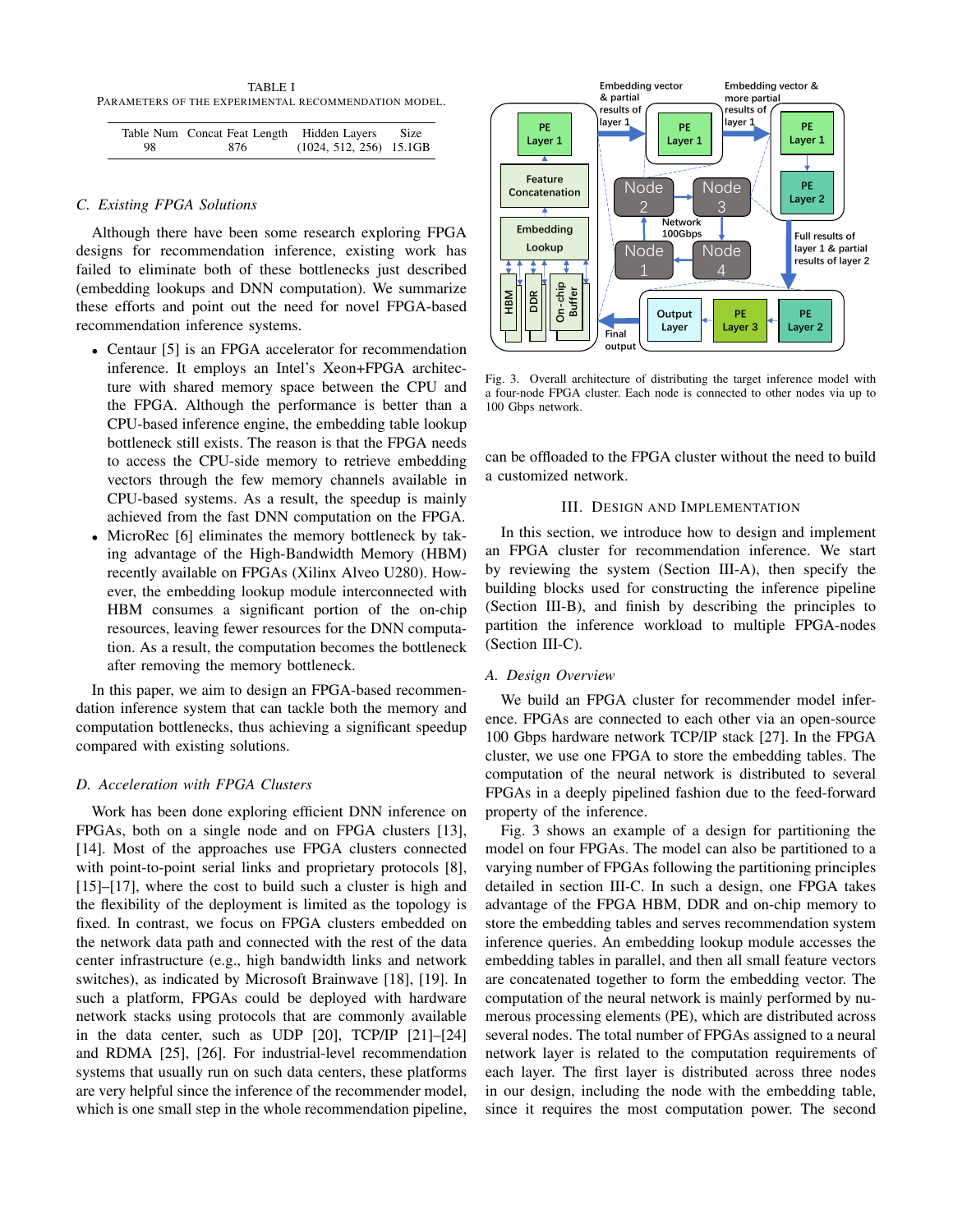

Fig. 4. The parallelized computation flow in a single fully-connected layer.

layer is distributed across two nodes and the third layer only requires part of a node since it consumes the least amount of computation. The output layer operates on the output vector from the third layer to a 32-bit result and finishes the process for inference. Then the last node forwards the final result back to the first node to complete a query. In such a setting, each node relies on the hardware TCP/IP stack to pass embedding vectors or the output of each layer.

#### *B. Building Blocks*

There are two major building blocks in an FPGA accelerator for recommendation inference: the embedding lookup module for embedding vector retrieval and PE for FC layer computation. We show how they are designed in this section and how to build multi-node FPGA systems composed of these building blocks later on.

*1) Embedding Lookup Module:* As suggested by related work [6], we take advantage of the hybrid memory resources available on the Xilinx's Alveo U280 FPGA to enable highly concurrent embedding table lookups. The embedding table sizes are fairly unbalanced in real-world models, from KBs to GBs, because the entry numbers needed to encode different sparse features vary (e.g., there could be millions of users while there are only hundreds of countries in the world). As a result, we allocate tables to different types of memory according to their sizes. The smallest tables are stored in onchip memory including BRAM and URAM, while the few largest tables are allocated to the two DDR memory channels. The remaining medium-sized tables are then assigned to the 32 HBM channels. We balance the number of tables stored in every off-chip memory channels (DDR and HBM) so that the embedding lookup workload is balanced for each of them.<sup>1</sup>

The lookup process is highly concurrent. The embedding lookup module dispatches the sparse features as the lookup indexes for respective memory channels. The embedding vectors are then retrieved in parallel and concatenated before they are sent to the FC layer computation module. Due to the high embedding lookup throughput brought by the high retrieval concurrency, the computation becomes the bottleneck if only one FPGA is used to implement both the embedding lookups and the computation [6]. As a result, we partition the computation workload to multiple FPGA nodes while assigning only one node for embedding lookups so as to balance the performance of the two components.

*2) DNN Computation Pipeline:* Fig. 4 shows the computation flow for a single fully-connected layer. The PEs are the basic building blocks for general matrix-matrix multiplications (GEMM). Each PE holds a portion of the weights of a fullyconnected layer and is responsible for a partial matrix-matrix multiplication through parallelized multiplications followed by an add tree [28]. During inference, the input feature vectors of the layer are broadcasted to all PEs, and the partial results are gathered after the computation and forwarded to the next layer. Although an alternative interconnects topology, i.e., a systolic array [29], can be used to connect these PEs, the data propagation scheme in the systolic arrays increases the inference latency especially when the number of PE is large. In this work, we aim to achieve ultra-low latency for realtime recommendation serving, thus choose a broadcasting and gathering design for the PE interconnection.

# *C. Partitioning the Computation*

Partitioning the computation to an FPGA cluster needs to follow some design principles and considering some constraints. We show an example of how to partition our target model to an FPGA cluster containing 4 U280 FPGAs.

*1) Balance Resource Utilization:* We aim to achieve a balanced design in resource utilization across FPGAs since different components in the inference pipeline require different resources. The design of a single FPGA implementation, where the embedding lookup and the neural network inference are performed in the same FPGA device, has an unbalanced resource utilization. In such a design, because embedding tables and the weights of FC layers require huge amount of onchip memory, the resource bottleneck is the BRAM, leading to inefficient use of DSPs. By partitioning the inference to multiple nodes, we could distribute the weights of FC layers to multiple nodes, relieving the stress of BRAM requirement on the node that stores embedding tables. With more PEs partitioned evenly across nodes, we expect to achieve a better overall performance by increasing the DSPs' utilization rather than being limited by the BRAM usage.

In both 2-node or 4-node implementations, each PE consumes 18 DSPs. The difference is that we can control the computation loop count in PE, for one or more columns. In our four-node cluster design, one U280 FPGA board contains 9024 DSPs and this gives us a maximum of 2004 PEs with 4 FPGAs. To achieve a balanced design, we also need to consider the computational requirements of each layer since the minimum throughput of all layers determines the overall inference throughput. Each layer requires a matrix multiplication of  $876 \times 1024$ ,  $1024 \times 512$ , and  $512 \times 256$ , respectively. We round the ratio of the computational requirement of each layer to power of two and this yields 8:4:1. The PE numbers of each layer should be proportional to this ratio and we assign 1024, 512 and 128 PEs for the three layers respectively. We distribute these PEs evenly across 4 nodes and the total number of PEs deployed on each node consumes about 83% of the total DSPs available.

<sup>&</sup>lt;sup>1</sup>The memory controller generated by Vitis exhibits close access latency to DDR and HBM.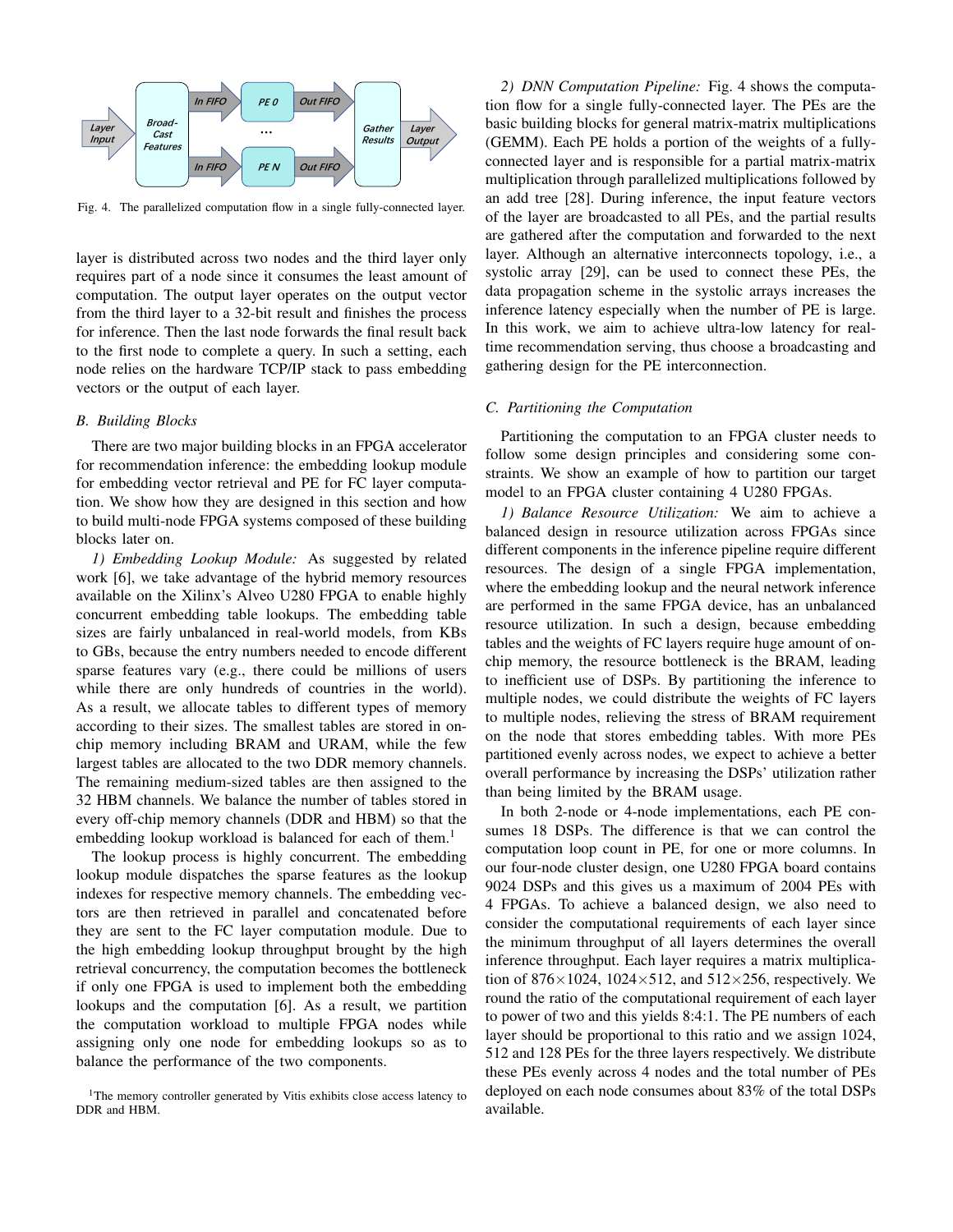

Fig. 5. Overlapping computation and network in a pipelined and parallelized method.

*2) Overlap of Computation & Communication:* Fig. 5 shows how the computation and the network are overlapped among 4 FPGAs, which is crucial to achieving low latency. For each partial layer on different nodes, it requires the same input vector. The network latency of forwarding the input vector to the next partial layer in another node can be overlapped with the computation of the current partial layer. For instance, embedding vectors generated in node 1 are sent to node 2 via network while at the same time, node 1 also performs computation over these embedding vectors. Once the node 1 has partial results, it sends them to node 2 and this process is also partly overlapped with the computation of node 2.

*3) Satisfy Network Bandwidth:* The required network bandwidth of this distributed design should not exceed the actual network bandwidth. For instance, in the design depicted in Fig. 3, the second node requires the most network load since it needs to both receive and send the embedding vector and the intermediate results of the first layer for a single inference. Thus, to make sure the whole design is not bounded by the network, we need to carefully adjust the network bandwidth required by the second node.

# IV. EVALUATION

We evaluate the performance of the FPGA cluster for recommendation inference in terms of throughput and latency. We deploy the industrial recommendation model detailed in Table I. Our FPGA solution has a significant advantage in both throughput and latency over the CPU baseline. Compared with a single FPGA implementation, our design achieves a  $4.32\times$ and  $7.68 \times$  speedup on 2 nodes and 4 nodes, respectively, and has lower latency.

#### *A. Experiment Setup*

We run the experiment on an FPGA cluster containing 4 Xilinx Alveo U280 FPGAs, each of which is equipped with 8GB HBM (32 channels) and 32GB DDR4 (2 channels). Each node is connected to each other through a 100 Gbps Cisco Nexus 9336C-FX2 network switch. Vivado HLS is used to translate C++ code to hardware description language (HDL) and program the FPGA for host-kernel interaction. We evaluate our design in two configurations using 2 and 4 FPGAs. For the single node baseline, we refer to MicroRec [6], a design optimized for the FPGA HBMs for parallel lookups and performs DNN computation on a single device. For all FPGA implementations, we have a clocking frequency of 135 MHz except in node 1 in a two-node design, where we have to lower the frequency to 115MHz due to the high resource utilization.

The CPU baseline is tested on an AWS server with Intel Xeon E5-2686 v4 CPU@2.30GHz(16 vCPU, SIMD operations, i.e., AVX2 FMA, supported) and 128GB DRAM(8 channels). We apply an open-source solution on deep recommendation systems [30], where *TensorFlow Serving* [31] supports a highly optimized model inference.

# *B. Throughput*

Fig. 6 shows a significant speedup in our design in terms of throughput in FPGA clusters over both a single FPGA and the CPU-based system. The throughput of the CPUbased system increases with the batch size but it can not go beyond a batch size of 1024 since it would break the inference latency constraint imposed by the SLA. Therefore, we pick a batch size of 1024 and compare against it. In a single FPGA implementation, by taking advantage of the FPGA HBM for parallel embedding lookup and DSPs for FC layer computation, the system can already achieve a  $3.77\times$ speedup compared to CPU baseline. By using 4 FPGAs, we achieve about  $28.95 \times$  speedup compared to the CPU baseline. Compared with a single FPGA implementation, our design achieves a 2.16 $\times$  and 1.92 $\times$  speedup per FPGA node on 2 nodes and 4 nodes, respectively, due to better utilization of resources. Fig. 6 also shows the throughput of the embedding layer (dotted line to the right) for FPGA based solutions. By using 4 FPGAs, we achieve a balanced design where the computation is performed at almost the same rate as the embedding lookup rate.

#### *C. Latency*

Our solution has a significant advantage in terms of latency compared to CPU-based system, as shown in Fig. 7. The CPUbased system has a latency ranging from 7.48 (batch size=1) to 31.72 (batch size=1024) milliseconds. In such a system, the embedding layer is the bottleneck. In contrast, an FPGAbased design has a latency of less than 31.72 microseconds,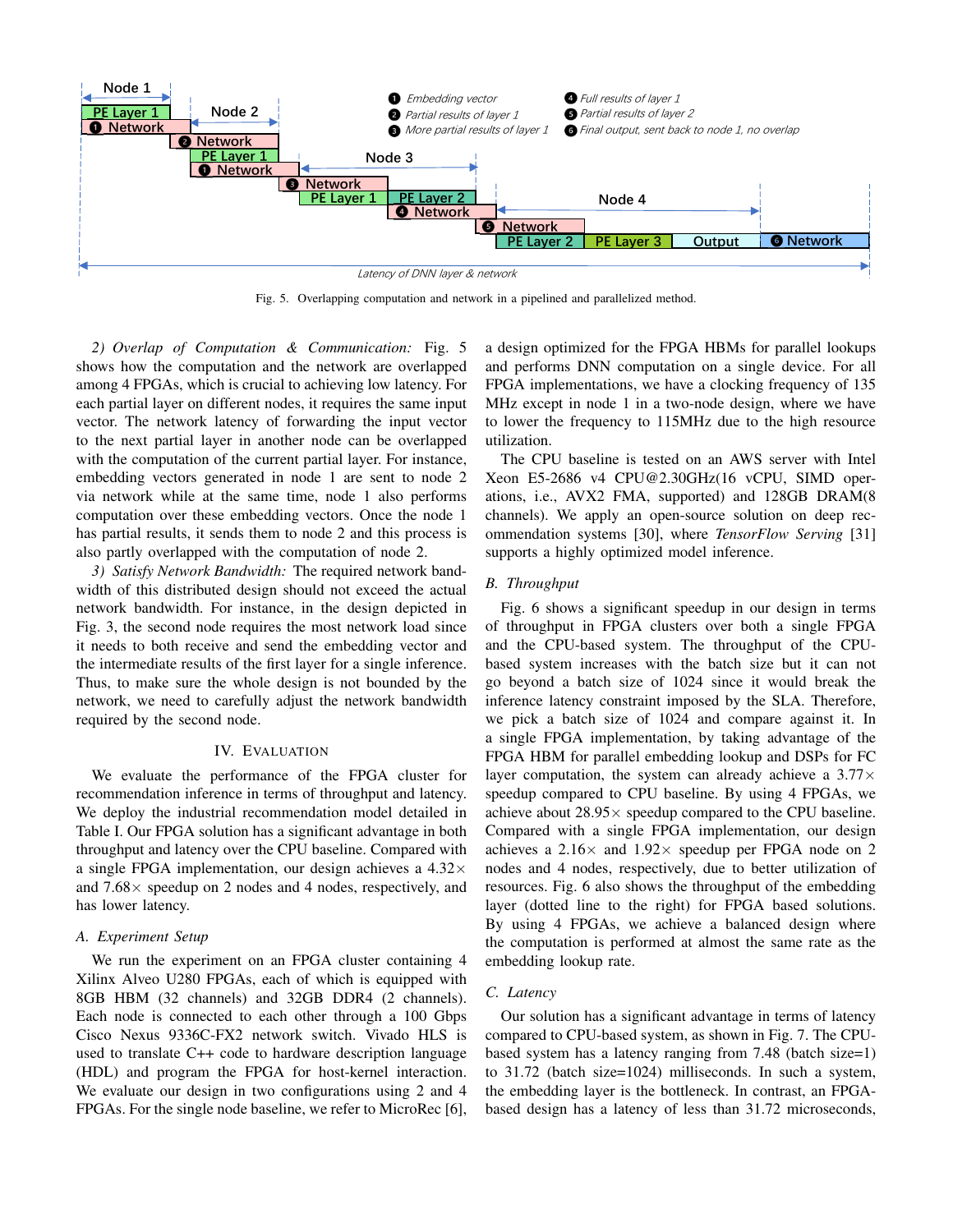TABLE II HARDWARE RESOURCE UTILIZATION(%) IN DIFFERENT FPGA DESIGNS FROM HLS SYNTHESIS REPORT

|             | Single          | Cluster 2 Nodes |                 | Cluster 4 Nodes |                 |                 |                 |
|-------------|-----------------|-----------------|-----------------|-----------------|-----------------|-----------------|-----------------|
|             |                 | Node 1          | Node 2          | Node 1          | Node 2          | Node 3          | Node 4          |
| <b>BRAM</b> | 2516 (62.40%)   | 2465 (61.14%)   | 1686 (41.82%)   | 2122 (52.63%)   | 1557 (38.62%)   | 1193 (29.59%)   | 1933 (47.94%)   |
| <b>URAM</b> | 770 (80.21%)    | 446 (46.46%)    | 444 (46.25%)    | 414 (43.13%)    | 414 (43.13%)    | 444 (46.25%)    | 510 (53.13%)    |
| <b>DSP</b>  | 5193 (57.55%)   | 8064 (89.36%)   | 8073 (89.46%)   | 7488 (82.98%)   | 7488 (82.98%)   | 7488 (82.98%)   | 7497 (83.08%)   |
| LUT         | 452804 (34.73%) | 559568 (42.92%) | 500131 (38.36%) | 521302 (39.99%) | 461061 (35.37%) | 463638 (35.56%) | 506824 (38.88%) |



Fig. 6. Comparison of CPU-based system with batch size 1024, single FPGA design and FPGA cluster with 2 or 4 nodes in terms of throughput for inference. The red dotted line is the throughput of embedding layer.



Fig. 7. Comparison in terms of latency in CPU-based system with different batch sizes and different FPGA designs. The FPGA works in a highly pipelined fashion, thus has a batch size of 1.

orders of magnitude lower than the CPU system. Thanks to the low latency hardware network stack and the data center infrastructure, the latency reduction due to partitioning of the computation out-weights the latency introduced by the network, such that our design with 4 nodes has lower latency than a single FPGA implementation.

# *D. Resource Utilization*

Table II shows the resource utilization for each configuration. For a single FPGA, the usage of BRAM and URAM is high due to the storage and embedding tables while the DSP usage is less than 60 percent. By partitioning the design across multiple nodes, we achieve more than 80 percent DSP usage in every node while keeping the resource utilization of the on-chip memory to a reasonable level.

# V. RELATED WORK

To the best of our knowledge, this is the first paper accelerating recommendation inference on an FPGA cluster.

*DNN for personalized recommendation*. Neural Collaborative Filtering introduces the embedding layer to DNNbased recommendation models in order to encode the sparse features more efficiently [12]. Google then proposed to add a linear model in addition to the deep model to offer more reliable predictions and deployed such models in YouTube and the App Store [2], [3], [11]. Facebook's social media recommender models include extra fully-connected layers to process the dense input features before they are concatenated with the retrieved embedding vectors [1]. Alibaba employs the attention mechanism on the DNN layer in order to interpret time serial information more efficiently in their e-commerce platforms [4].

*Hardware solutions for recommendation inference*. According to Facebook, deep recommendation inference comprises up to 79% of AI inference cycles in their data centers [1]. Thus, a range of efforts has been invested in designing specialized hardware for high-performance recommendation inference. TensorDIMM [32] resorts to a specialized DRAM micro-architecture by increasing the memory access parallelism and adding near memory processing units for simple gathering operations. RecNMP [33] extends the idea of near-DRAM-processing by supporting more tensor operators in DRAM. DeepRecSys [34] evaluates the performance of GPUs in recommendation systems, but the inference throughput is limited because small batches must be used to meet the strict latency constraints. Centaur [5] implements an FPGA accelerator for recommendation using Intel's Xeon+FPGA platform and achieves significant speedup on FC layer computations. MicroRec [6] eliminates the memory bottleneck by taking advantage of the HBM available on Xilinx's U280 FPGA, but the computation becomes a significant bottleneck afterwards. FleetRec [7] expands this idea by resorting to hybrid GPU-FPGA clusters, in which FPGAs with HBM are responsible for embedding lookup and computation are offloaded to GPUs.

*Distributed FPGA systems*. Zhang [13] presents a multi-FPGA system to accelerate CNNs. By carefully partitioning the workload, it achieves linear speedup over a single FPGA and outperforms multi-core CPUs and GPUs significantly. Owaida [35] develops a datacenter-scale FPGA cluster to support high-performance decision tree ensemble inference. Super-LIP [36] implements an FPGA cluster to accelerate DNN inference and achieves super-linear speedup in terms of throughput against a single FPGA design while reducing the overall inference latency.

#### ACKNOWLEDGEMENTS

Part of the work of Wenqi Jiang and Zhenhao He has been funded by the Alibaba Group. We would like to thank Xilinx for their generous donation of the XACC FPGA cluster at ETH Zurich on which the experiments were conducted.